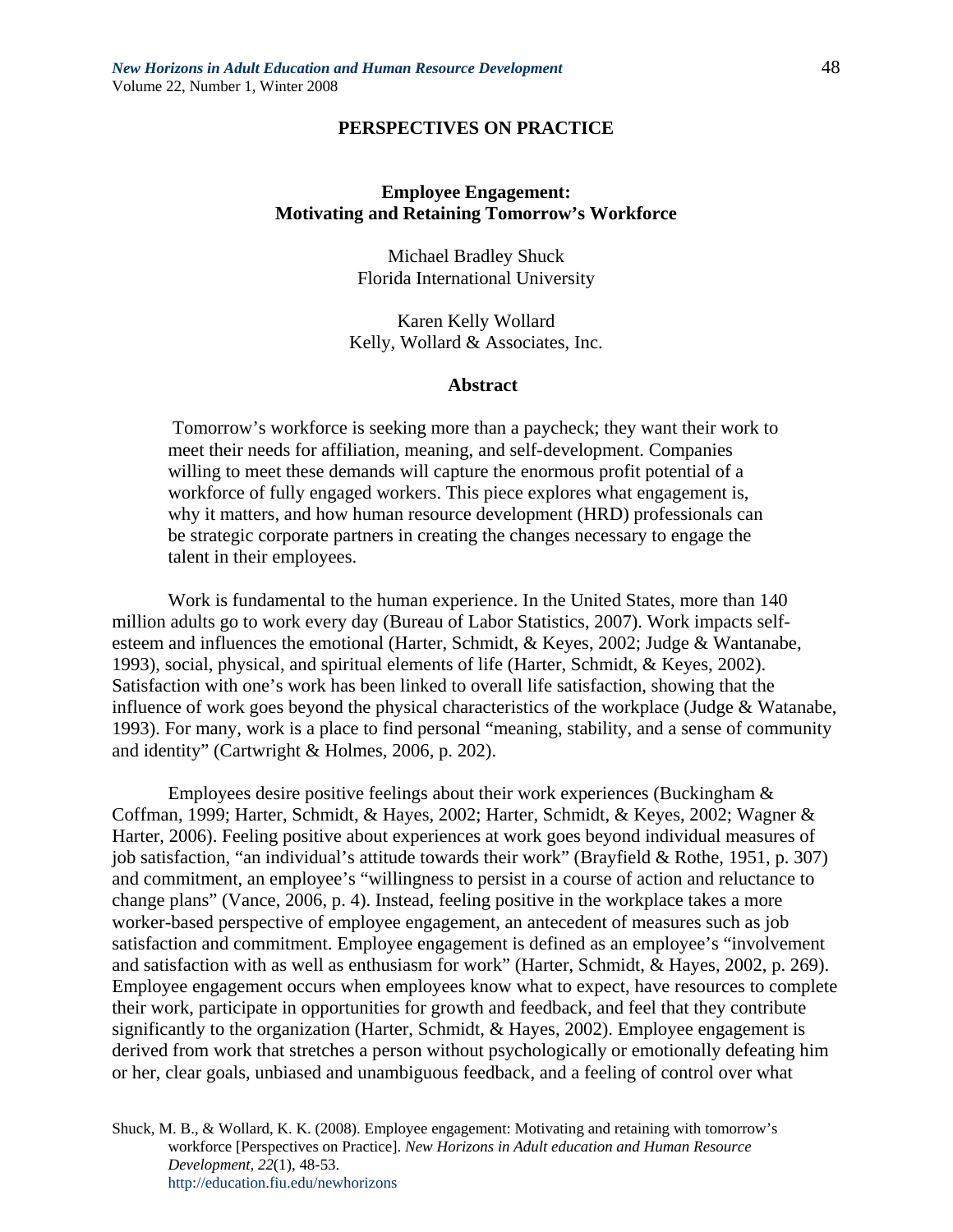happens at work (Emmott, 2006). Being engaged in their work, employees find meaning and excitement in the jobs they perform.

Work, however, has become a place of frustration and disenchantment for many (Cartwright & Holmes, 2006). Employees face an "increasing expectation to produce more for less" (Covey, 2004, p. 2) with fewer resources (Buckingham & Coffman, 1999) and unclear expectations in an environment of low managerial support (Covey, 2004). These demands increase employee stress, resulting in disengaged employees in the workplace (Cartwright & Homes, 2006; Harter, Schmidt, & Keyes, 2002). A disengaged employee is someone who has distanced oneself from the rational and/or emotional components of work (Corporate Leadership Council, 2004); physically one shows up, but there is no energy or passion in what one is doing (Meere, 2005). Disengaged employees pull away from their teams, their managers, and eventually their jobs, all the while developing distrust toward management and focusing more on their unhappiness than on the mission or strategic direction of organizational outcomes (Payne, Cangemi, Fuqua, & Muhleakamp 1998).

The American Society for Training and Development (ASTD) estimates that unfortunately only 34% of employees go to work engaged (Paradise, 2007). This leaves 66% of the workforce either only slightly engaged or actively disengaged. Engaged and disengaged employees have been shown to perform differently from one another in the workplace (Buckingham & Coffman, 1999; Corporate Leadership Council, 2004; Harter, Schmidt, & Hayes, 2002). In a recent report from a survey meta-analysis of 681,799 employees in 23,910 independent business units in 25 companies, the Gallup Organization estimates that engaged employees are "18% more productive, 12% more profitable, 12% better at engaging customers…62% less likely to be involved with an accident on the job, 27% less prone to absenteeism, [and] 51% less likely to be a source of inventory shrink" (Fleming & Asplund, 2007, p. 169). Moreover, a survey of 50,000 employees revealed engaged employees are 87% less likely to leave a company (Corporate Leadership Council, 2004) and five times less likely to leave than disengaged employees (Vance, 2006). Buchanan (2004) also found that once an engaged employee is at work, his or her willingness to go above and beyond the call of duty increased by 57%, resulting in a 20% increase in individual performance improvement. In total, disengaged employees continue to cost the U.S. economy between \$250 and \$300 billion a year in lost productivity (Rath & Clifton, 2004). "When you add workplace injury, illness, turnover, absences, and fraud, the cost [of disengaged employees could] surpass \$1 trillion per year, or nearly 10% of the U.S. Gross Domestic Product (GDP)" (Rath & Clifton, 2004, p. 1). This engagement gap is extremely costly for employers. For many organizations, the difference between disengaged and engaged employees is the difference between success and failure (Harter, Schmidt, & Keyes, 2002).

#### **Recent Trends**

Much focus recently has been given to managers. Great managers ignite their employees. They bring out the best and inspire their staff to be more than just workers; and there is a noticeable human element in their style. In *Primal Leadership*, Daniel Goleman (2002) posited, "When we try to explain why they [managers] are so effective, we speak of strategy, vision, or powerful ideas. But the reality is much more primal: great leadership works through emotions" (p. 3). Maccoby (2007) argues that the social character of the workforce is changing and that this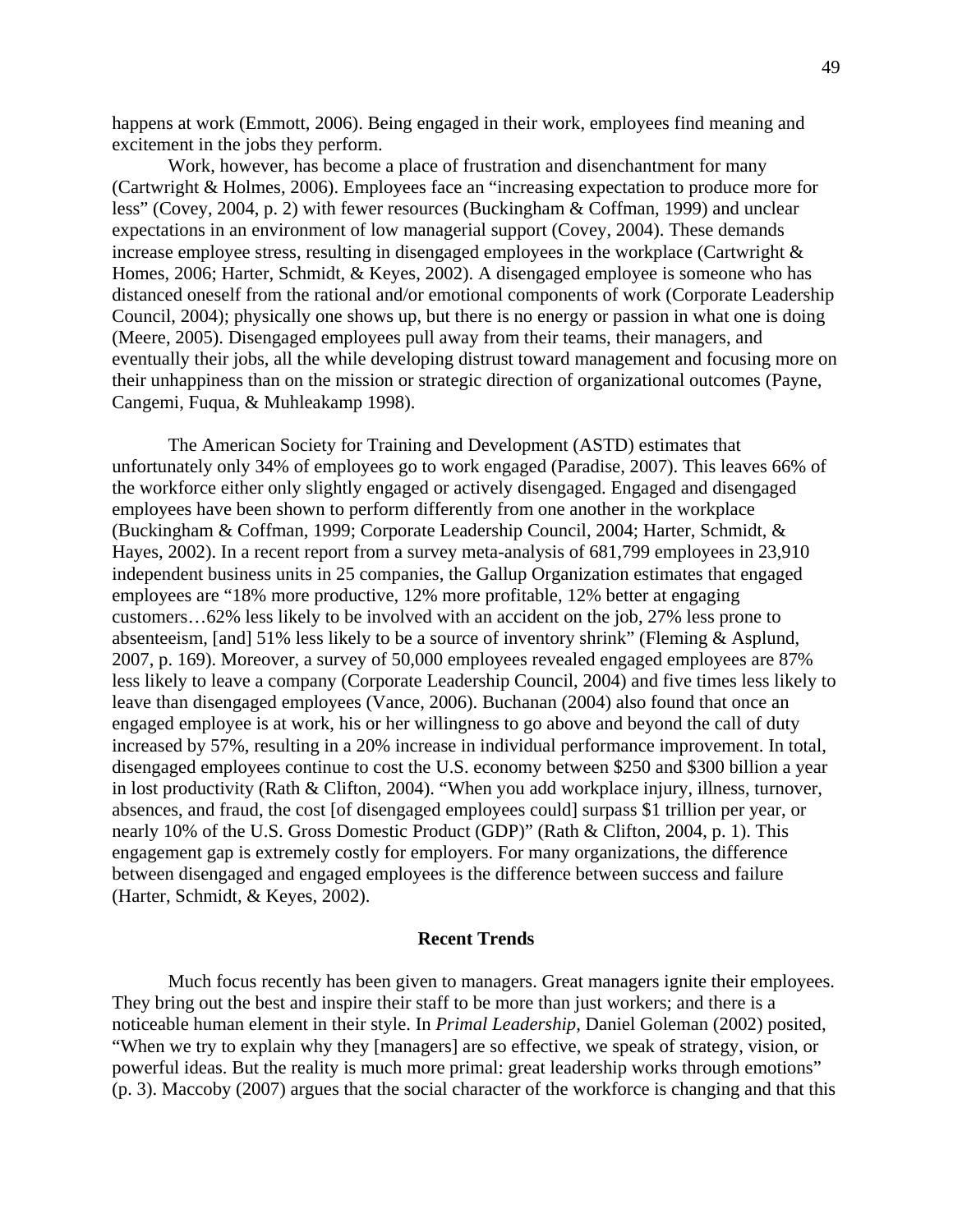change is causing paradigm shifts from the executive suite to the mailroom. Once content with following leaders because they had positional power, employees are now resisting this class differential and thinking about why they follow one leader over another or whether to follow any leader at all. Paralleling Goleman (2002), Maccoby (2007) argues that the leaders we need today are transforming those who follow them through inspiration of the mind, care of the heart, and acknowledgement of human emotions. "Understanding people [is becoming] essential for leaders and followers" (Maccoby, 2007, p. 14).

As the local culture of the workplace is shifting, "globalization, pressure for speed, innovation, and growing competition for talented workers have given organizations added incentives to review their employee relations strategies" (Joo & McLean, 2006, p. 228). HRD professionals have traditionally developed retention and recruitment strategies by focusing on "job design, recruitment, selection, training, compensation, and performance management" (Vance, 2006, p. 28); however, the world of work is changing. As employees are questioning traditional management hierarchies (Maccoby, 2007), human talent is becoming a scarce commodity and the term employee is becoming more defined because employees are becoming more mobile, knowledgeable, and skilled (Beck, 2003; Buckingham & Coffman, 1999; Huselid, 1995). Companies are beginning to experience an acute talent shortage, sparking an all out war for talent. Instead of looking only at satisfaction and commitment levels through job design, training, and compensation, links among the human dynamics of emotion, management practices, enthusiasm, and satisfaction for work (i.e., employee engagement) and HRD practices are beginning to surface (Fleming & Asplund, 2007).

Although research on employee engagement has been an emerging topic for organizations such as the Society for Human Resource Managers (Vance, 2006) and ASTD, very little of what is written conceptualizes employee engagement as an understandable or practical construct. Meanwhile, the number of disengaged employees continues to rise (Fleming & Asplund, 2007; Wagner & Harter, 2006). This employee engagement gap is financially harmful (Rath & Clifton, 2004) and yet seems to be partially preventable through a better understanding of employee engagement and practical strategies for developing an engaging culture in the workplace.

### **Opportunities for HRD Professionals and Researchers**

HRD professionals are being asked to develop strategies that recruit and retain the most talented employees in ways that encompass emotional commitment, satisfaction, and enthusiasm for work, creating work environments that satisfy human needs (Maslow, 1970) and foster positive emotions (Fleming & Asplund, 2007; Fredrickson, 1998). But how can HRD professionals create these environments? We argue that they can focus on finding ways to encourage engagement at three levels.

The first level of engagement revolves around job clarity and helping an employee understand what is expected of him or her at work (Buckingham & Coffman, 1999). When an employee starts a new position, the first few days on the job seem fascinating, but the honeymoon wears off within a few weeks and real productivity is rightfully expected. If an employee has been shown how what one does fits with the company, has a clearly communicated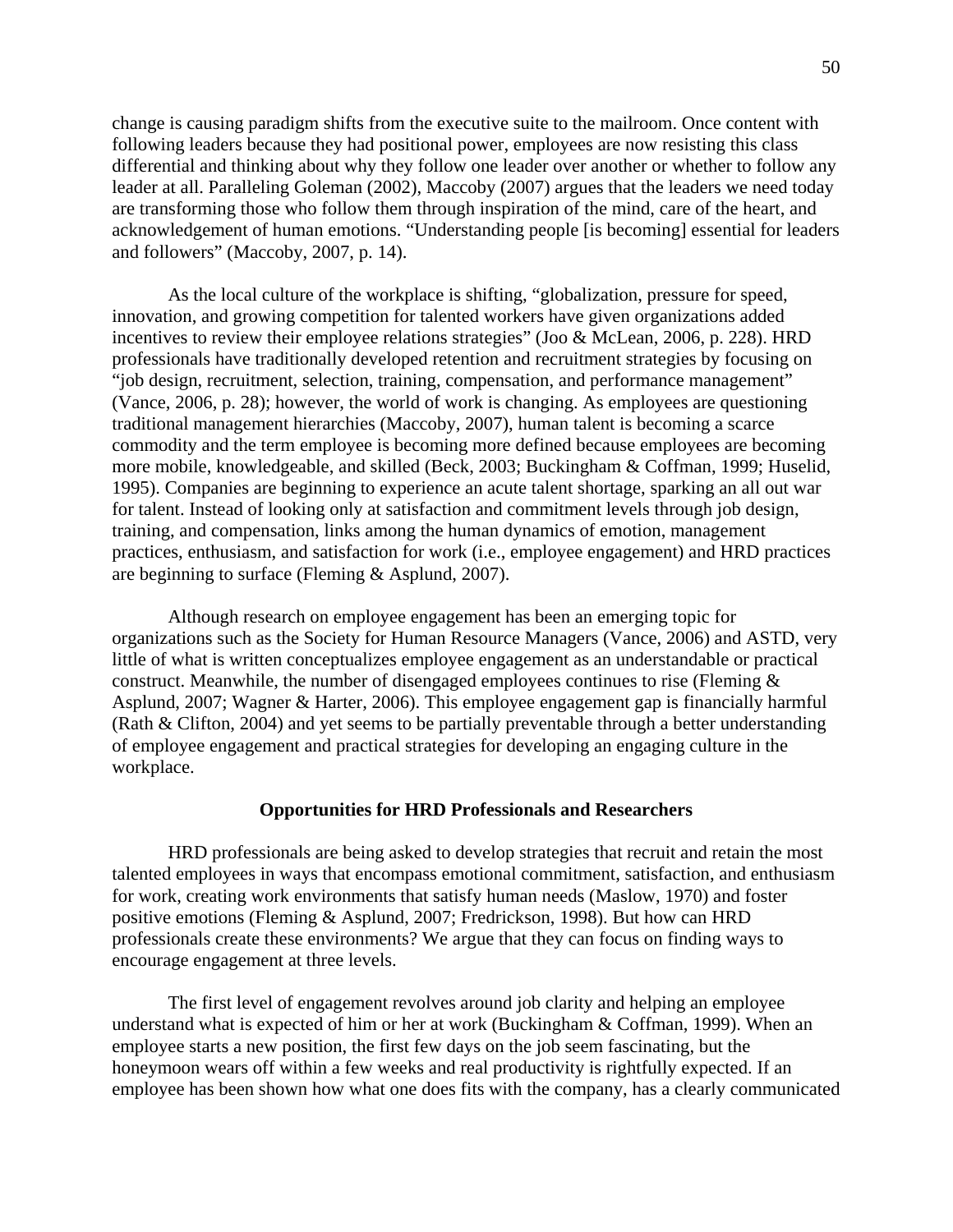set of fundamental responsibilities, and understands not only what he or she needs to do but also what tools one has to complete responsibilities, employee engagement and profit follow. "A good team…is a lot like a great jazz band in which each player listens to the other instruments as he plays his own" (Wagner & Harter, 2006, p. 12). The better they understand their place in the band, their own instrument, what music to play, and how working with others makes a better product, the better the outcome. The same principle applies to business units. HRD professionals can encourage teamwork, self-discovery, communities of practice, and positive communication.

The second level of engagement is about employees adding value and meaning to their workplace. Employees have a need to contribute and to believe their work is meaningful. In direct parallel to Maslow's (1970) need for belonging, this need for contribution gives insight to how an employee longs to add value to the work one is performing. Without meeting the belonging need, feelings of loneliness, ostracism, rejection, and friendlessness develop at work (Maslow, 1970). Employees become confused about why they are working and question the validity of their work. It is not enough for an employee to understand his or her responsibilitiesone must feel that one's responsibilities have meaning beyond a job description tucked away in the supervisor's office. HRD practitioners can be the catalysts for creating work environments that value individual contributions while encouraging communication and fostering understanding. Reminding employees of their contribution to the success of the organization can be done, for example, through one-on-one communication or through organizational or departmental events focused on that purpose.

The highest level of employee engagement is exemplified by people who believe their work is changing the world. For employees, this is the ultimate buy-in. Only passionately engaged employees embody this level. At this stage, previous levels of engagement come together to create a harmony that (a) clarifies an employee's responsibilities within the organization and provides the emotional, physical, and social resources to complete work and (b) gives meaning to the work of employees adding value to their life and providing direction, mission, and objectives that propel engaged employees forward toward satisfaction, happiness, and increased company profitability. Encouraging this level of employee engagement requires clarity of mission, corporate values and ethics, transparency in all aspects of the business, and an organizational belief that the work being accomplished meets a higher purpose. HRD practitioners can facilitate understanding and encourage the heart of the organization. We believe that most organizations contribute to the betterment of society in some way. The opportunity here is to capture the importance of the mission and personalize it to the contribution of each employee.

#### **Concluding Thought for HRD Practitioners**

Fostering employee engagement requires new skills, strategies, and approaches to the traditional aspects of HRD: organizational performance, change, and learning. Researchers can work with practitioners to discover ways of encouraging engagement by building more productive and satisfying workplaces and helping individuals find meaning and purpose in their lives and work. Employees are increasingly demanding this. HRD practitioners must begin focusing on how employees experience work rather than on how their managers deliver work. Each level of engagement discussed in this essay takes an employee-related point of view through some lens and encourages action based on findings. In sharp contrast to the traditional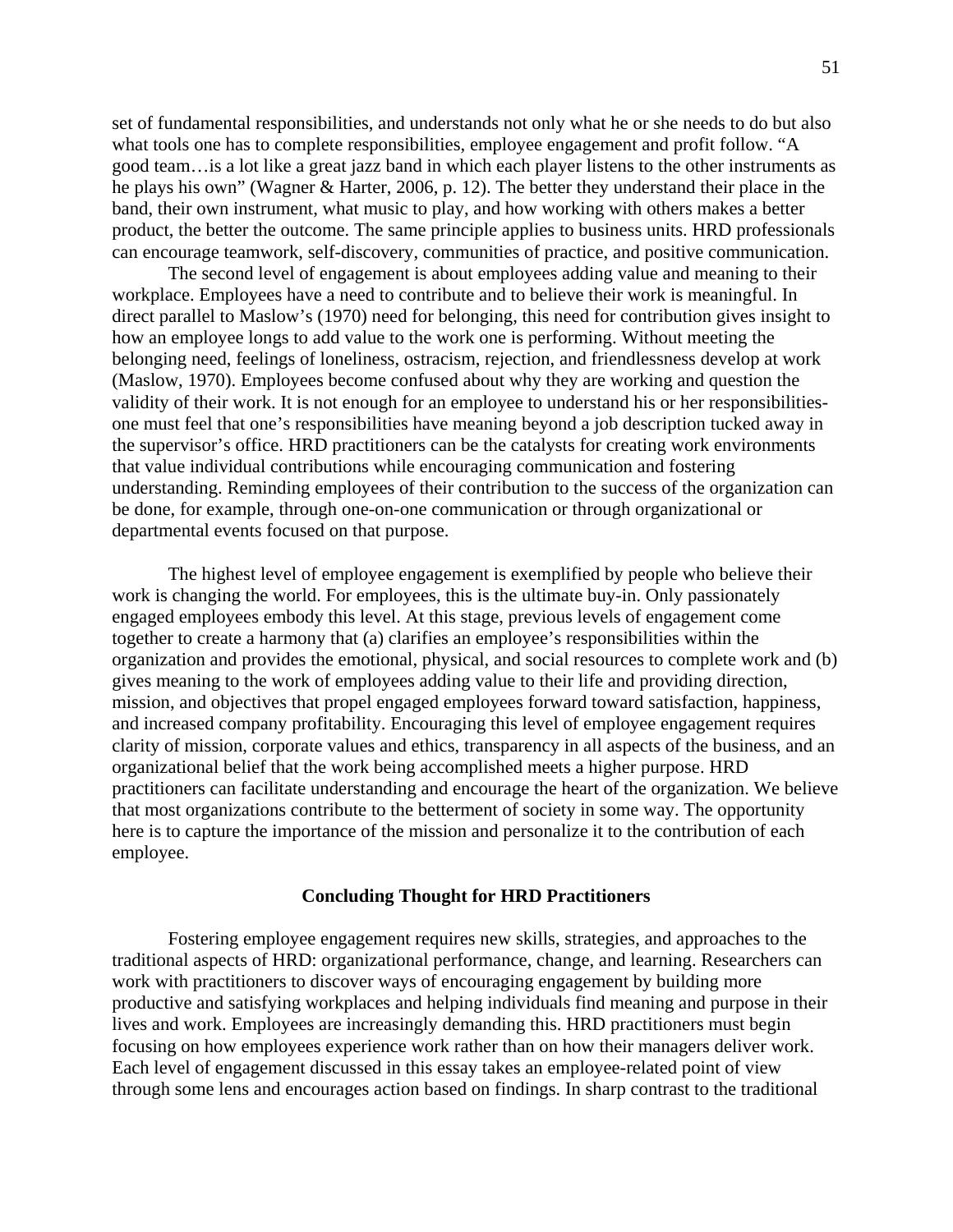view of top down management, an employee's perspective of work could help drive training programs, compensation packages, and productivity if taken seriously by managers and employees.

## **References**

- Beck, J. (2003). Independent workforce theory: Implications for hrd. *Human Resource Development International, 6*(1), 21-41.
- Brayfield, A. H., & Rothe, H. F. (1951). An index of job satisfaction. *Journal of Applied Psychology*, *35*, 307-311.
- Buchanan, L. (2004). The things they do for love. *Harvard Business Review*, *82*(12), 19- 20.
- Buckingham, M., & Coffman, C. (1999). *First, break all the rules; What the world's greatest managers do differently*. New York: Simon and Schuster.
- Bureau of Labor Statistics. (2007). *Total employment and the labor force (Household Survey data)*. Washington, DC: Author.
- Cartwright, S., & Holmes, N. (2006). The meaning of work: The challenge of regaining employee engagement and reducing cynicism. *Human Resource Management Review*, *16,* 199-208.
- Corporate Leadership Council. (2004). *Driving performance and retention through employee engagement*. Washington, DC: Author.
- Covey, S. R. (2004). *The 8th habit: From effectiveness to greatness*. New York: Simon and Schuster.
- Emmott. B. (2006, December 23). Economics discovers its feelings: Not quite as dismal as it was. *The Economist*, 381, 33-35.
- Fleming, J. H., & Asplund, J. (2007). *Human sigma*. New York: Gallup Press.
- Fredrickson, B. L. (1998). What good are positive emotions? *Review of General Psychology*, *2*, 300-319.
- Goleman, D. (2002). *Primal leadership: Realizing the power of emotional intelligence*. Boston: Harvard Business School Press.
- Harter, J. K., Schmidt, F. L., & Hayes, T. L. (2002). Business-unit-level relationship between employee satisfaction, employee engagement, and business outcomes: A meta-analysis. *Journal of Applied Psychology*, *87*, 268-279.
- Harter, J. K., Schmidt, F. L., & Keyes, C. L. M. (2002). Wellbeing the workplace and its relationship to business outcomes: A review of the Gallup studies. In C. L. Keyes & J. Haidt (Eds.), *Flourishing: The positive person and the good life* (pp. 205-224). Washington, D.C.: American Psychological Association.
- Huselid, M. A. (1995). The impact of human resource management practices on turnover, productivity, and corporate financial performance. *Academy of Management Journal, 38*, 635-672.
- Joo, B., & McLean, G. N. (2006). Best employer studies: A conceptual model from a literature review and a case study. *Human Resource Development Review, 5*, 228-257.
- Judge, T. A., & Watanabe, S. (1993). Another look at the job satisfaction-life satisfaction relationship. *Journal of Applied Psychology*, *78*, 939-948.
- Maccoby, M. (2007). *The leaders we need*. Boston: Harvard Business School Press.
- Maslow, A. (1970). *Motivation and personality* (2<sup>nd</sup> ed.). New York: Harper and Row.